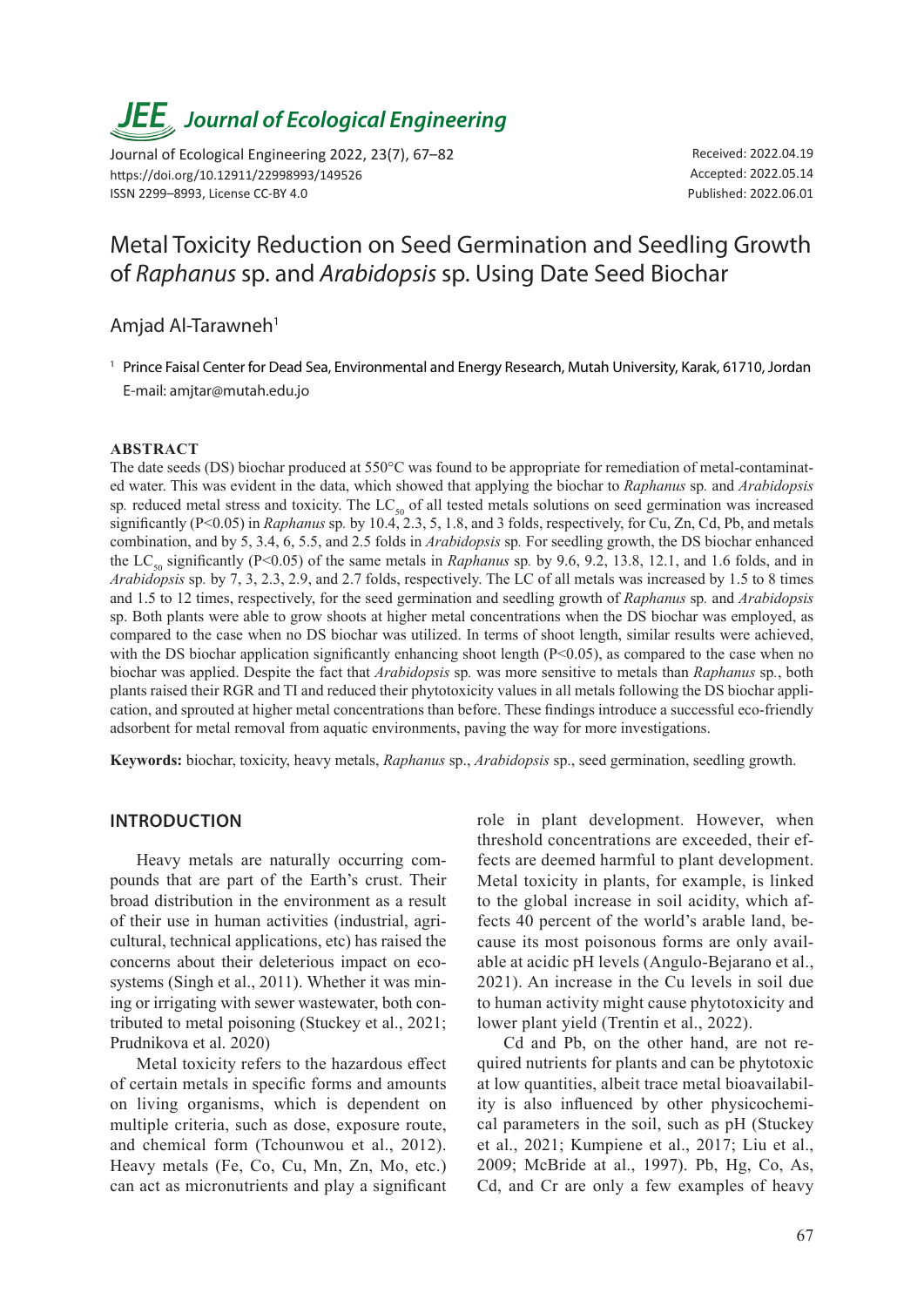metals, which are primarily hazardous and must be treated as well as removed from the environment (Rebello et al., 2021). As a result, one of the key challenges for scientists is to rid the environment of metals in order to lessen their toxicity. When utilized sequentially to produce the best results, combinatorial approaches employing physicochemical and biological methodologies are successful (Khalid et al., 2017).

One of the most important concerns facing the world is water scarcity, and wastewater reuse for irrigation purposes could be one of the most effective solutions (Ungureanu et al., 2020). Wastewater, on the other hand, may contain organic and inorganic pollutants (Chen et al., 2021). One of the most common sources of heavy metal contamination is industrial wastewater (Shrestha et al., 2021). As a result, extreme caution should be exercised when using such water in agriculture.

Several physical, chemical, and biological methods are utilized to remove heavy metals from contaminated environments. The approach for removing heavy metals varies based on the processed metal and sample type, whether soil or water (Rebello et al., 2021).

For eliminating heavy metals, a variety of processes were tried (ion exchange, membrane filtration, adsorption, electrochemical, and chemical precipitation), each with its own set of advantages as well as issues, obstacles, and limitations in application (Rajoria et al., 2022; Mishra et al., 2021; Yadav et al., 2021). Because of its high effectiveness and low cost, the adsorption method has advantages in treating wastewater to remove heavy metals (Singh et al., 2022; Cheng et al., 2021).

Pyrolysis was used to create a range of adsorbents, which were subsequently used to clean the metal-contaminated environment in a costeffective manner (Chen et al., 2022). Due to its high porosity and presence of several functional groups, biochar has shown tremendous potential in the treatment of heavy metal-contaminated wastewater (Chai et al., 2021; Ngambia et al., 2019). In previous investigations, biochar was discovered to have a strong affinity for removing heavy metals from aquatic environments (Shan et al., 2020; Bandara et al., 2020). According to Li et al. (2022) and Gupta et al. (2020), the biochars made from organic waste can be utilized as green sorbents to remove heavy metals from contaminated water.

Plant models have been used to examine metal toxicity, according to the literature. The phytotoxicity of SPIONs was assessed using *Raphanus sativus* and *Lactuca sativa* as model plants (Hoffmann et al., 2022). *Arabidopsis thaliana* is a common model plant for studying metal toxicity, according to Angulo-Bejarano et al. (2021).

Using *Raphanus* sp. and *Arabidopsis* sp. as model plants to evaluate its phytotoxicity, this study aimed to show that using date seed biochar as a remediation agent can reduce the metal stress of contaminated irrigation water on seed germination and seedling growth, paving the way for further research and development.

## **MATERIAL AND METHODS**

## **Plant materials, bacteria, biochar, and heavy metals**

Radish (*Raphanus* sp.) and Cress (*Arabidopsis* sp*.*) seeds were purchased at the local market. The date seeds (DS) biochar was made in our lab at 550°C, as previously stated (Al-Tarawneh, 2022). The metal solutions of Cu, Zn, Cd, Pb, and metals combination  $(Cu + Zn + Cd + Pb)$ were prepared in deionized water from their salts of nitrate with concentrations of 0, 20, 50, 100, 200, 400, 600, 800, and 1000 ppm for the seed germination and seedling growth experiments. The 0 concentration was just deionized water and was used as a control. All metal solutions were set to a pH of 7.

## **Effects of metal toxicity on seed germination and seedling growth**

Both plants (*Raphanus* sp*.* and *Arabidopsis*  sp.) with and without biochar application were tested in triplicate for each metal concentration. To achieve this goal, 50 seeds were embedded on a double layer of filter papers in a 9 cm Petri dish with 10 mL of each metal concentration but no DS biochar. The experiment was repeated with the addition of 0.5 g of DS biochar with a grain size of  $\leq$  250 µm between the filter papers. All Petri dishes were cultured at 25°C in an incubator with white light for 8 days and were examined daily. Seed germination, seedling growth, as well as shoot and root length were all measured at the end of the incubation period.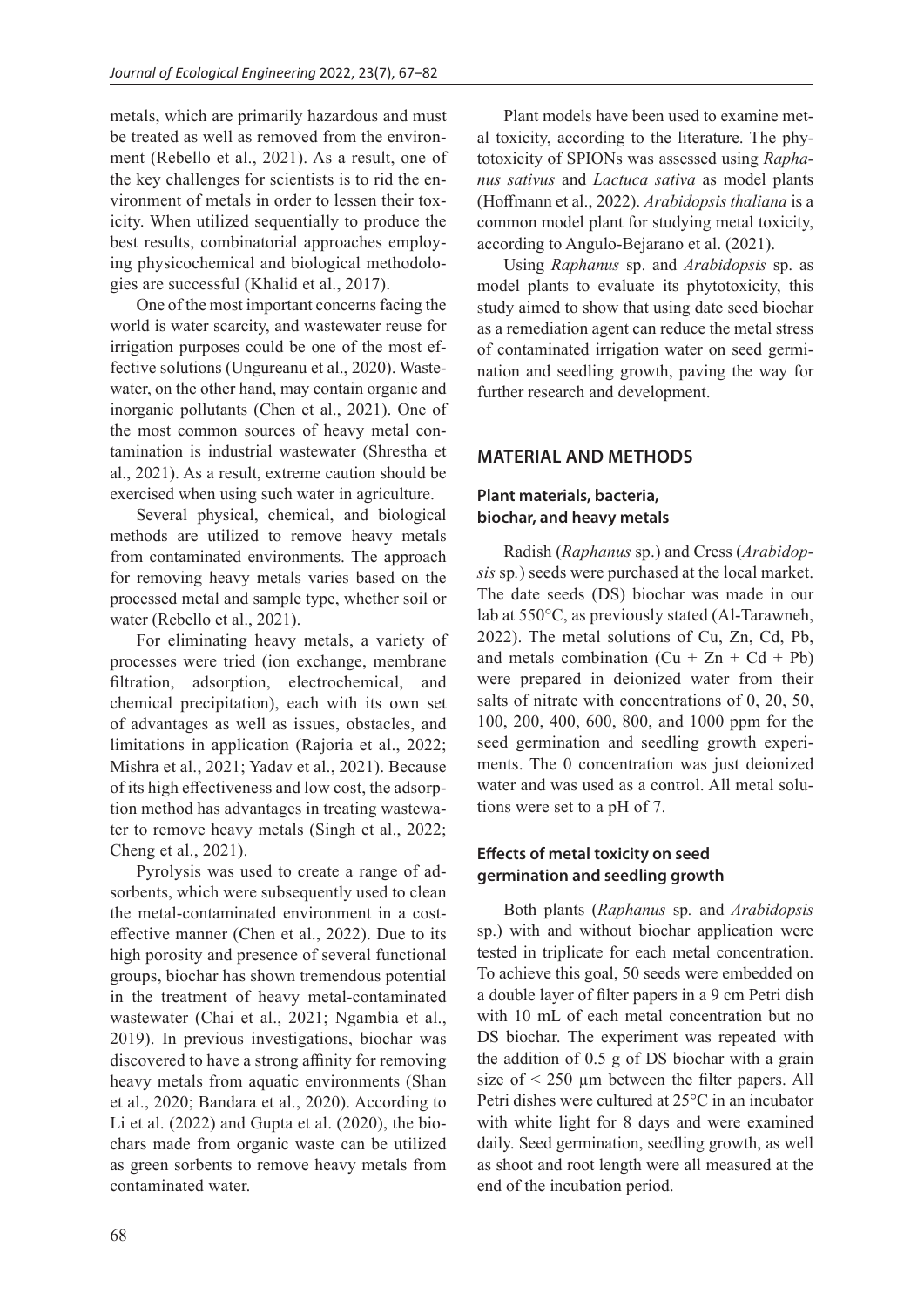Seeds were classified as germinated when the seed coat was broken and visible, and as inhibited if the seed coat was not broken throughout the 8-day incubation period. When the seed coat was broken and the embryo grew, the seedling was regarded grown; however, when the seed coat was broken but the embryo did not grow, it was recorded as inhibited (Li et al., 2005).

The lethal concentration 50 ( $LC_{50}$ ) of the investigated metals on the seed germination and seedling growth of *Raphanus* sp*.* and *Arabidopsis* sp*.* were revealed from the results, where 50% killing or inhibition occurred.

According to (El Rasafi et al., 2016), the relative germination rate (RGR), germination percentage (GP), tolerance index (TI), and phytotoxicity percentage (PT) were calculated in equations  $1, 2, 3$ , and  $4$ .

$$
RGR = \frac{Germanation percentage of metal treatment}{Germanation percentage of control} (1)
$$

$$
GP = \frac{Germanated seeds}{Total seeds} \times 100
$$
 (2)

 $\alpha$  otal secus

$$
TI = \frac{\text{Mean of root length in metal treatment}}{\text{Mean of root length in control}} \times 100(3)
$$
  
Root length in control –  

$$
PT = \frac{-\text{Root length in metal treatment}}{\text{Root length in control}} \times 100^{(4)}
$$

#### **Data analysis**

The student's t-test was used to statistically assess all of the results, which were expressed as mean  $\pm$  SD. Using the SPSS computer software, basic linear regression was applied to examine the correlation between the data. The lowest limit of significance was defined as a P value  $< 0.05$ .

### **RESULTS**

As previously indicated, the DS biochar used in this study was produced in our laboratory at 550°C with 69% porosity, 7.8 pH, and 833 mg/kg of Cd absorption capacity (Al-Tarawneh, 2022). By embedding the seeds of *Arabidopsis* sp. and *Raphanus* sp. in artificially polluted water spiked

|                      |                     | <b>DS Biochar</b>        |                 | Raphanus sp.   | Arabidopsis sp. |                |  |
|----------------------|---------------------|--------------------------|-----------------|----------------|-----------------|----------------|--|
| Metal                | Parameter           | application              | $LC_{50}$ (ppm) | Fold increment | $LC_{50}$ (ppm) | Fold increment |  |
|                      | Seed                | $-$ *                    | $50 \pm 5$      | 10.4           | $10 \pm 2$      | 5.0            |  |
|                      | germination         | $+$ **                   | $520 \pm 48$    |                | $50 \pm 8$      |                |  |
| Cu                   |                     | $\overline{\phantom{a}}$ | $35 \pm 4$      | 9.6            | $10 \pm 1.5$    | 7.0            |  |
|                      | Seedling growth     | $+$                      | $335 \pm 37$    |                | $70 \pm 15$     |                |  |
| Zn                   | Seed<br>germination |                          | $220 \pm 31$    | 2.3            | $35 \pm 4$      | 3.4            |  |
|                      |                     | $+$                      | $510 \pm 55$    |                | $120 \pm 11$    |                |  |
|                      | Seedling growth     |                          | $50 \pm 4$      | 9.2            | $20 \pm 3$      | 3.0            |  |
|                      |                     | $+$                      | $460 \pm 41$    |                | $60 \pm 5$      |                |  |
|                      | Seed<br>germination | $\overline{\phantom{a}}$ | $100 \pm 9$     | 5.0            | $10 \pm 2$      | 6.0            |  |
|                      |                     | $+$                      | $495 \pm 51$    |                | $60 \pm 5$      |                |  |
| Cd                   | Seedling growth     |                          | $25 \pm 3$      |                | $35 \pm 3$      | 2.3            |  |
|                      |                     | $+$                      | $345 \pm 25$    | 13.8           | $80 \pm 6$      |                |  |
|                      | Seed<br>germination |                          | $250 \pm 28$    | 1.8            | $10 \pm 2$      | 5.5            |  |
|                      |                     | $\ddot{}$                | $450 \pm 48$    |                | $55 \pm 4$      |                |  |
| Pb                   | Seedling growth     |                          | $33 \pm 4$      | 12.1           | $35 \pm 3$      | 2.9            |  |
|                      |                     | $+$                      | $400 \pm 39$    |                | $100 \pm 8$     |                |  |
| Metal<br>combination | Seed<br>germination | $\overline{\phantom{a}}$ | $38 \pm 4$      | 3.0            | $12 \pm 1$      | 2.5            |  |
|                      |                     | $+$                      | $113 \pm 8$     |                | $30 \pm 3$      |                |  |
|                      |                     | $\overline{\phantom{a}}$ | $28 \pm 3$      | 1.6            | $10 \pm 2$      | 2.7            |  |
|                      | Seedling growth     | $\ddot{}$                | $44 \pm 3$      |                | $27 \pm 2.5$    |                |  |

and seedling growth of *Raphanus* sp. and *Arabidopsis* sp., the results were expressed by mean  $\pm$  SD, were  $n = 3$ **Table 1.** Effect of DS biochar application on LC<sub>50</sub> of Cu, Zn, Cd, Pb, and metal combination on seed germination

Note: \* – without biochar application; \*\* – with biochar application.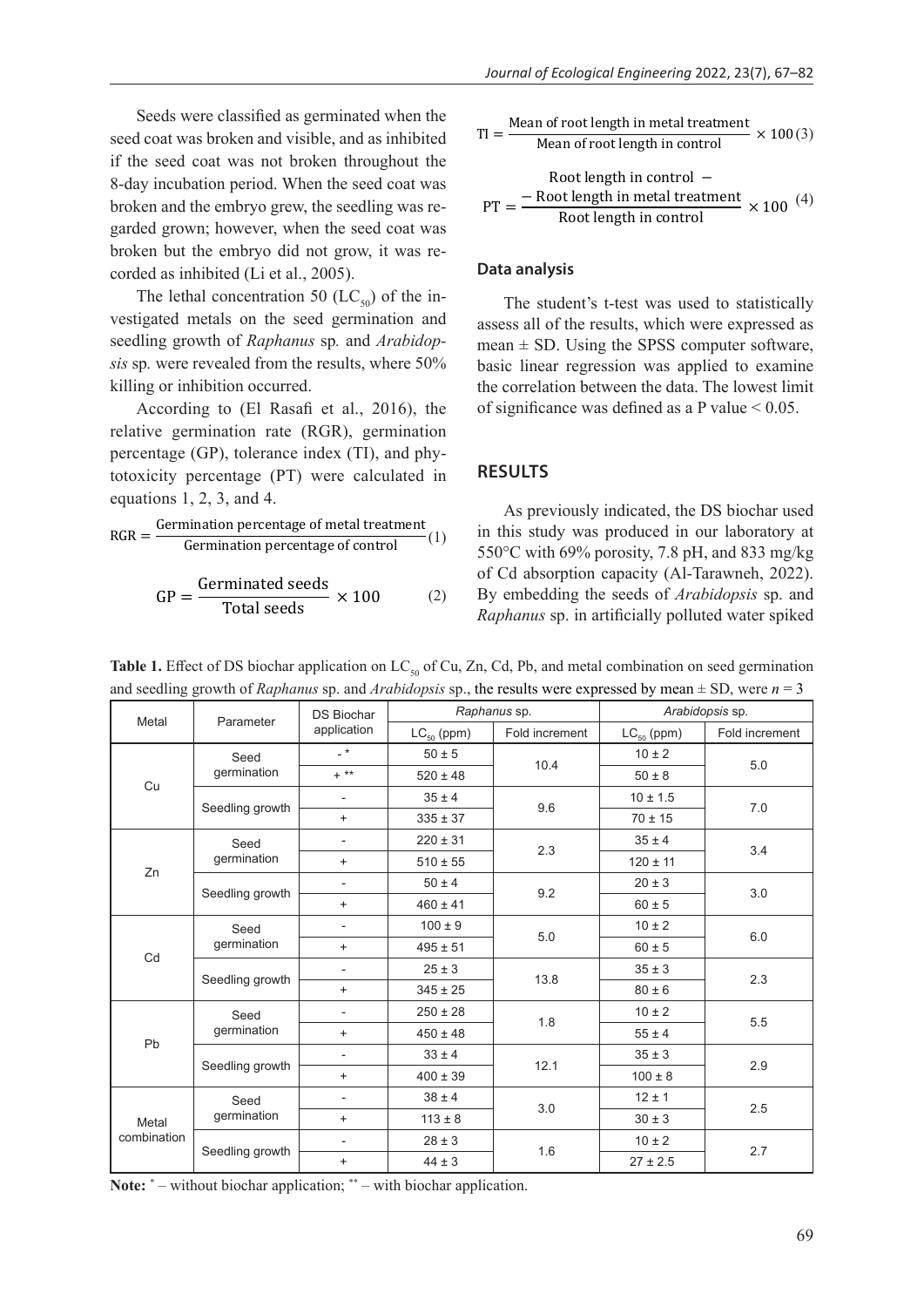

with various metals concentrations, the ability of DS biochar to minimize metal stress on seed germination and seedling growth by treating contaminated water was tested in the current study.

#### **Seed germination and seedling growth**

The results showed that DS biochar raised the  $LC_{50}$  of all investigated metal solutions on seed germination in *Raphanus* sp*.* by 10.4, 2.3, 5, 1.8, and 3 folds, respectively, for Cu, Zn, Cd, Pb, and metals combination, as well as by 5, 3.4, 6, 5.5, and 2.5 fold in *Arabidopsis* sp*.* For seedling growth, the DS biochar application increased the  $LC_{50}$  of the same metals in *Raphanus* sp. by 9.6, 9.2, 13.8, 12.1, and 1.6 folds, and in *Arabidopsis*  sp*.* by 7, 3, 2.3, 2.9, and 2.7 folds, respectively (Table 1, Figures 1–5).

When compared to non-biochar application, all of the  $LC_{50}$  values improved significantly (P<0.05), independent of the metal tested, with improvements ranging from 1.8 to 10.4 times for seed germination and from 1.6 to 13.8 time for seedling growth in *Raphanus* sp. The same pattern of results was obtained in *Arabidopsis* sp., where the DS biochar application increased the  $LC_{50}$  by 2.3–5 times for seed germination and 2.5–7 times for seedling growth. It was noticed that both the *Arabidopsis* sp*.* seed germination and seedling growth were more susceptible to metals than *Raphanus* sp*.* In terms of lethal concentration (LC), the LC of all metals increased with 1.5 to 8 times on *Raphanus* sp*.* (seed germination and seedling growth) and 1.5 to 12 times on *Arabidopsis* sp*.* after the DS biochar application (Figures 1–5).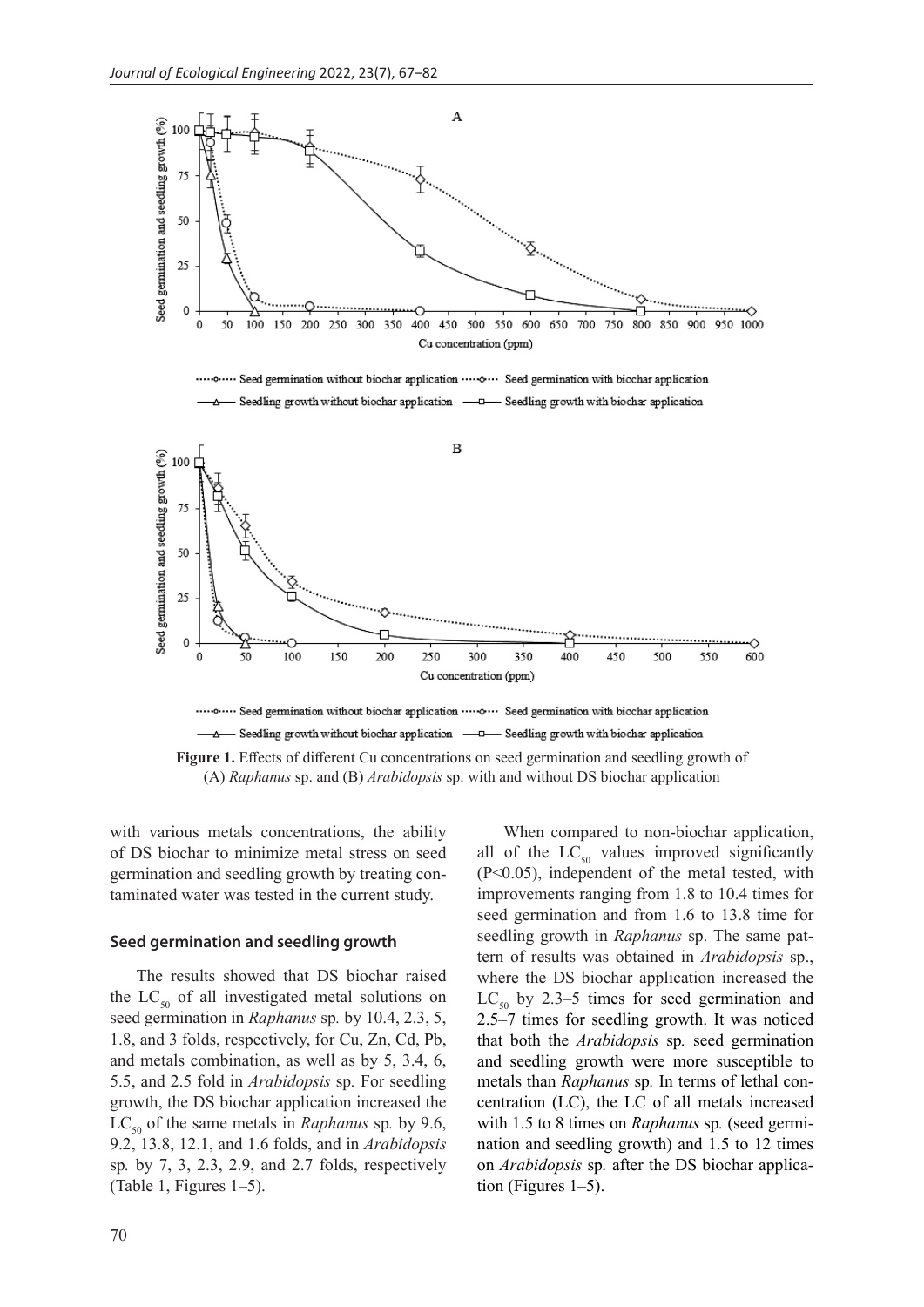

· Seed germination without biochar application ····· Seed germination with biochar application 



**Figure 2.** Effects of different Zn concentrations on seed germination and seedling growth of (A) *Raphanus* sp. and (B) *Arabidopsis* sp. with and without DS biochar application

#### **Shoots production and length**

When compared to the metals without the DS biochar application, the findings of shoot production demonstrated that the DS biochar application reduced the toxicity of all metals significantly ( $P \leq$ 0.05) by allowing both plants to develop shoots at higher metal concentrations. When the DS biochar was used, *Raphanus* sp. was able to produce shoots with 600 ppm Cu, compared to 50 ppm without the DS biochar. The results for the other metals followed a similar trend, with variations in survival concentrations for the development of shoots. The same pattern was also seen in *Arabidopsis* sp. (Figure 6). Similar findings were obtained in terms of shoot length, with DS biochar significantly increasing shoot length (P<0.05) when compared to non-biochar application (Table 2 and Figure 6).

#### **Relative germination rate**

According to the data of RGR (relative germination rate), the beginning concentration of inhibitory impact of all metals on *Raphanus* sp. was considerably improved from 20 ppm without DS biochar to 100 ppm with DS biochar application. With the exception of Cu and Zn at 20 ppm, the stress generated by all metals on this plant was greatly decreased by raising the RGR with DS biochar application, regardless of the metal concentration. Despite the fact that *Arabidopsis* sp. was more sensitive to metals than *Raphanus* sp., *Arabidopsis* sp. enhanced its RGR values with DS biochar application in all metal concentrations except Pb at 20 ppm. Furthermore, after DS biochar application, both plants were able to sprout at higher metal concentrations than without it (Figure 7).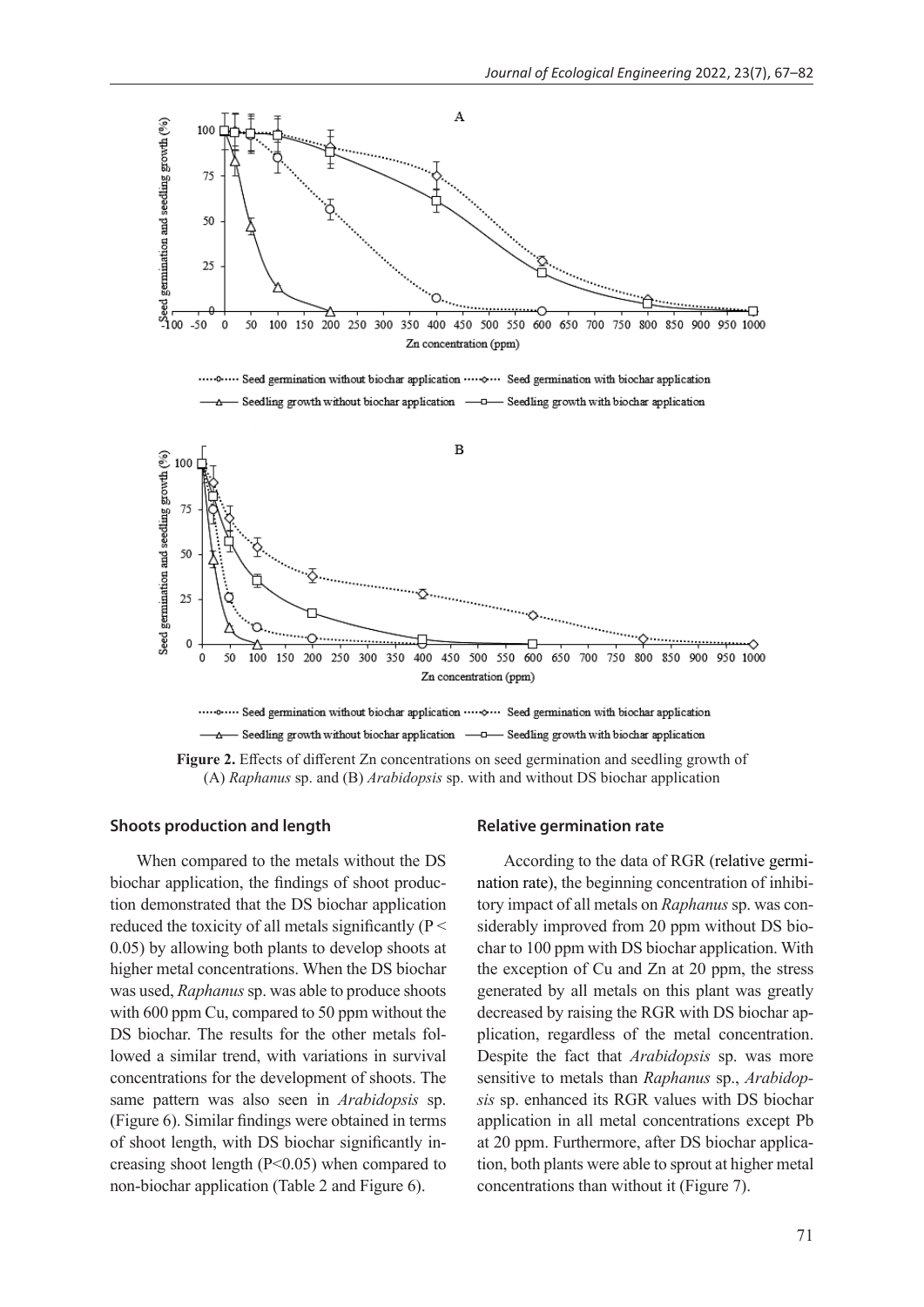

**Figure 3.** Effects of different Cd concentrations on seed germination and seedling growth of (A) *Raphanus* sp. and (B) *Arabidopsis* sp. with and without DS biochar application

## **Tolerance Index**

When compared to non-biochar treatment, the results showed that DS biochar application to all metals had a significant  $(P<0.05)$  effect on the TI (Tolerance Index**)** of both plants. The significance of DS biochar application on Cu, Zn, Cd, Pb, and metals combination for *Raphanus* sp. was obvious at concentrations of 20– 400, 200–600, 50–600, 50–600, and 20–200 ppm, respectively. In turn for *Arabidopsis* sp., 20–200, 50–200, 20–400, 20–200, and 50–100 ppm were obtained, indicating that *Raphanus*  sp. was more tolerant of metal toxicity than *Arabidopsis* sp. There was no substantial influence on Tolerance Index outside of these concentration ranges (Figure 8).

#### **Phytotoxicity**

The root length was utilized to assess and evaluate the PT (phytotoxicity**)** of all metals on *Raphanus* sp. and *Arabidopsis* sp. The PT of metals on *Raphanus* sp. increased along with metal concentrations; however this toxicity was mitigated by using the DS biochar. By using the DS biochar, the metal concentrations that induce 100% toxicity were raised from 100 to 800 ppm for Cu and Cd, from 200 to 1000 ppm for Zn and Pb, and from 100 to 400 ppm for the metals combination. The metals concentrations that elicit 100% toxicity in *Arabidopsis* sp. were enhanced from 50 to 400 ppm for Cu and Pb, from 100 to 600 ppm for Zn and Cd, and from 100 to 200 ppm for the metals combination by employing the DS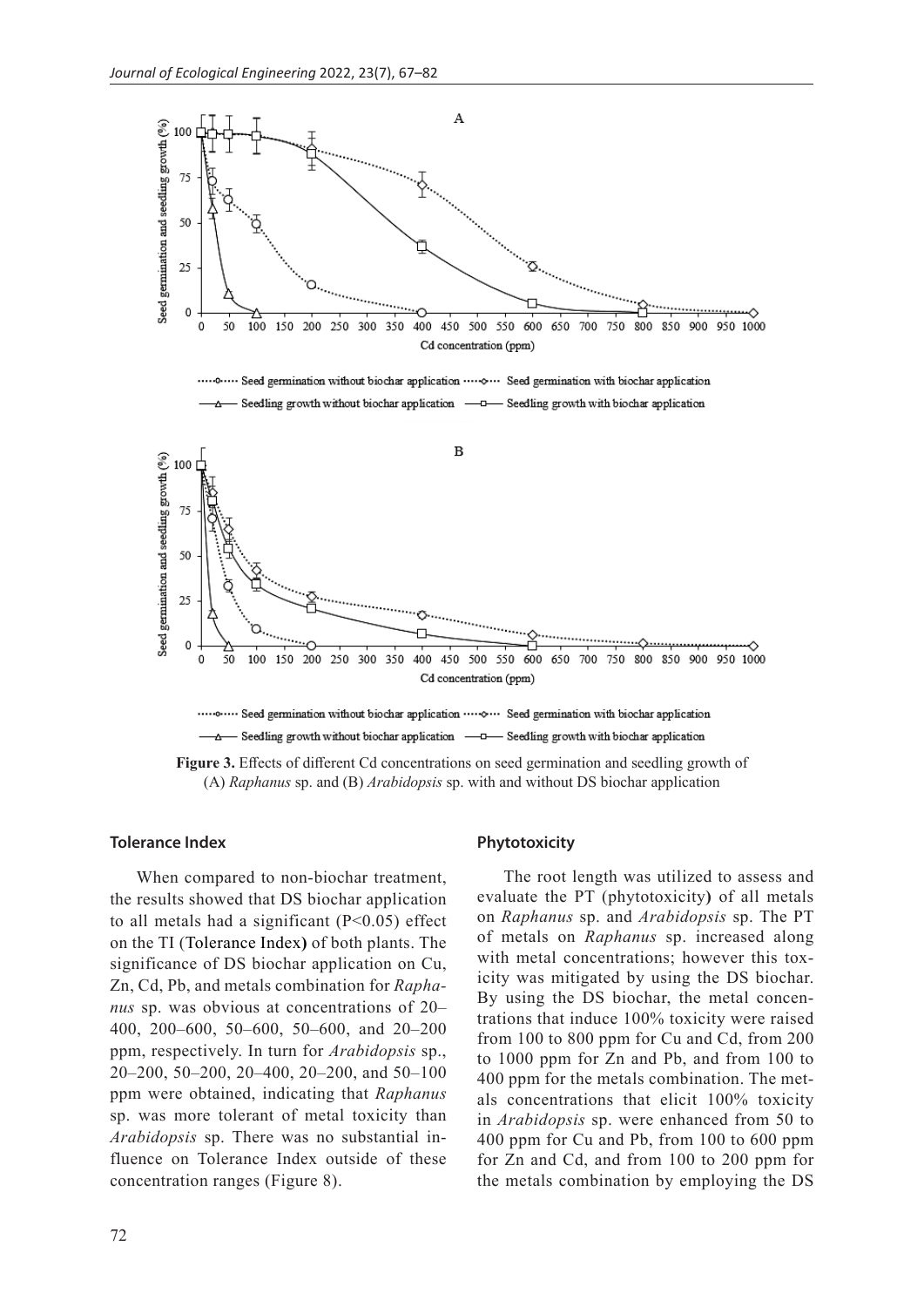

**Figure 4.** Effects of different Pb concentrations on seed germination and seedling growth of (A) *Raphanus* sp. and (B) *Arabidopsis* sp. with and without DS biochar application

biochar. However, in *Raphanus* sp., the significance of enhancement  $(P<0.05)$  by reducing metal toxicity caused by the DS biochar was between 20 and 200 ppm Cu and metals combination, 100 to 400 ppm Zn, and 20 to 600 ppm Cd and Pb, and in *Arabidopsis* sp., it was between 20 and 200 ppm Cu and Pb, 50 to 200 ppm Zn, 20 to 400 ppm Pb, and 50 to 100 ppm metals combination. Thus, independent of the plant type or metal applied, the highest reduction in PT% as a result of the DS biochar application was obtained between 50 and 100 ppm metals concentration (Figure 9). These findings support the earlier observations that *Arabidopsis* sp. is more metal-sensitive than *Raphanus* sp.

#### **DISCUSSION**

In the current study, the influence of metal stress on two plants (*Raphanus* sp. and *Arabidopsis* sp.) growth indices was investigated with and without the use of DS biochar.

According to the findings of current study; Cu, Zn, Cd, Pb, and combination of metals had varied effects on seed germination and early seedling growth in *Raphanus* sp. and *Arabidopsis* sp. These findings aligned with those of El Rasafi et al., (2016), who discovered that metal toxicity on seed germination, root and shoot elongation differed depending on metal type and plant species. Many authors have described the influence of metals on seed germination as a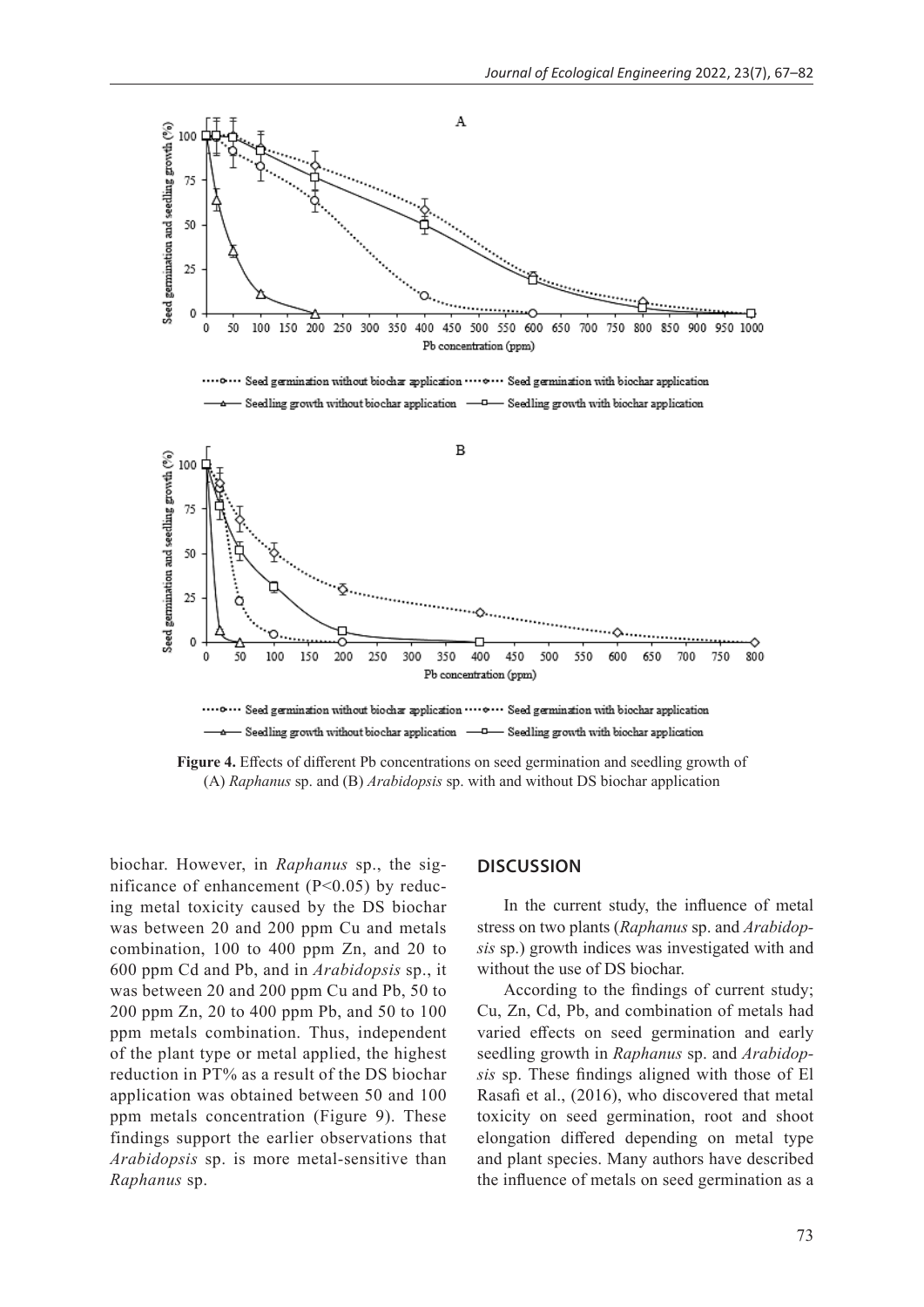

**Figure 5.** Effects of different concetrations of metals combination on seed germination and seedling growth of (A) Raphanus sp. and (B) Arabidopis sp. with and without DS biochar application

reduction in water intake and transport, as well as death or embryonic harm (El Rasafi et al., 2016; Wierzbicka and Obidzinska, 1998; Becerril et al., 1989). The degree of metal poisoning that affects germination varies by plant species and metal kind. In the presence of increased metal concentrations, some plants can sprout, but this is extremely detrimental to other species (Kranner and Colville, 2011).

The results also demonstrated that utilizing the DS biochar reduced metal stress by increasing the  $LC_{50}$  and LC values, which promoted seed germination and seedling growth. These findings could be construed as evidence that toxicity is related to the accessible percentage of metals due to increased water solubility of contaminants (Ahmad et al., 2012). According to the same author, biochar reduces the bioavailability and bio accessibility of Pb in polluted soil by 75.8% and 12.5%, resulting in significant increases in *Lactuca sativa* seed germination and root length when compared to unamended soil by 360 and 189%, respectively.

The addition of woody biochar reduced the Ag toxicity on *Hordeum vulgare* by increasing the  $LC_{50}$  and LC, indicating a strong potential for soil remediation, as the Ag toxicity was reduced in most endpoints studied in barley (Mocova et al., 2022). According to Soudek et al., (2017), different biochars exhibit adsorption capacities of 11.63–20.16, 7.83–20.08, and 70.92–200 mg/g for Cd, Cu, and Pb, respectively, thus, application of biochar reduce their toxicity on *Sorghum* seed germination. Increased pyrolysis temperature for biochar synthesis increases surface area and porosity, and consequently metal adsorption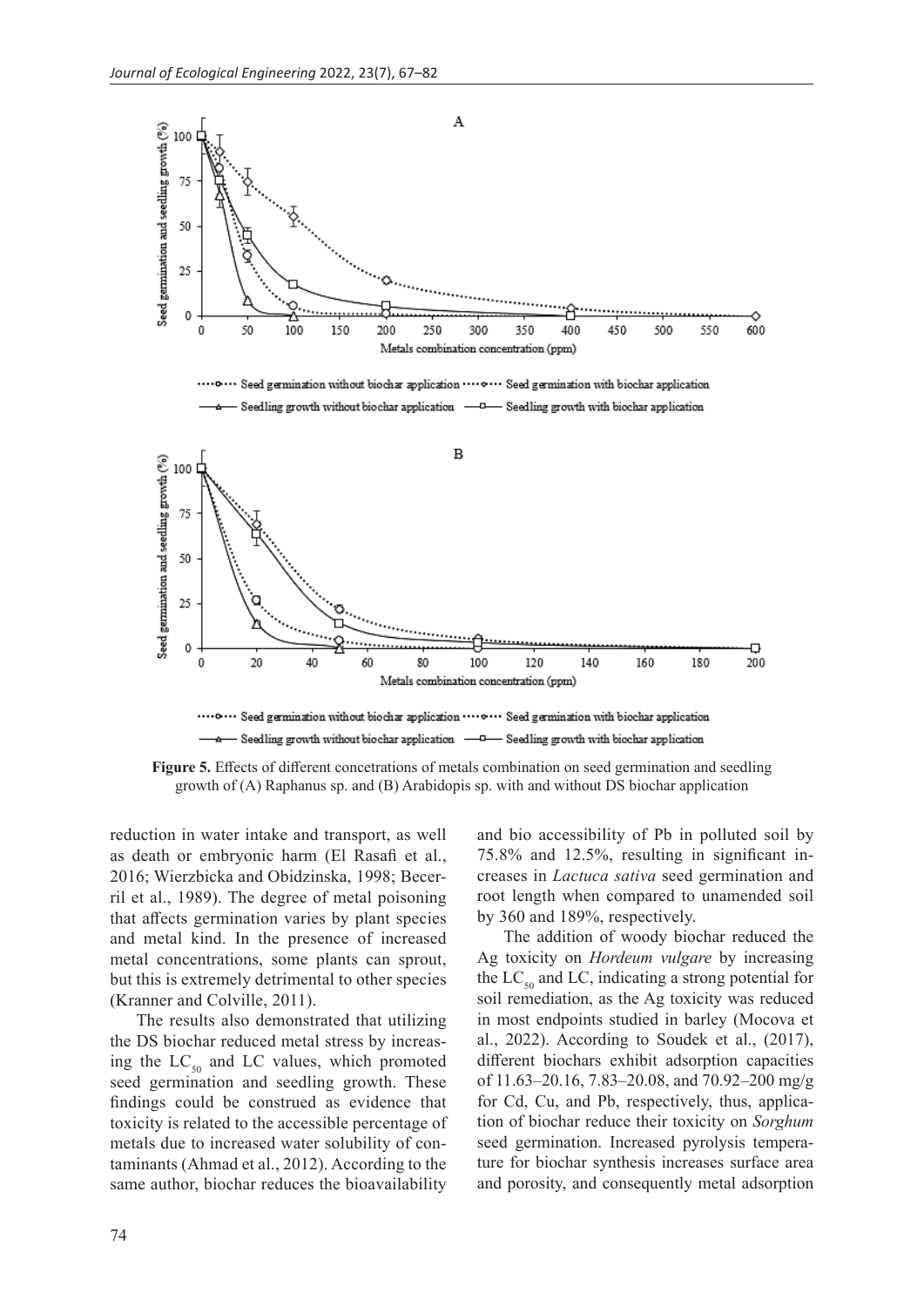| Metal<br>concentration | Cu             |                | Zn                       |                | Cd                       |                | Pb                       |                | Metal combination        |                |  |  |  |
|------------------------|----------------|----------------|--------------------------|----------------|--------------------------|----------------|--------------------------|----------------|--------------------------|----------------|--|--|--|
|                        | $_a$           | $+^{\rm b}$    | $\overline{\phantom{a}}$ | $+$            | $\overline{\phantom{0}}$ | $\ddot{}$      | $\overline{\phantom{a}}$ | $+$            | $\overline{\phantom{a}}$ | $\ddot{}$      |  |  |  |
| Raphanus sp.           |                |                |                          |                |                          |                |                          |                |                          |                |  |  |  |
| $\mathbf 0$            | $1.6 \pm 0.5$  | $1.6 \pm 0.5$  | $1.6 \pm 0.5$            | $1.7 \pm 0.5$  | $1.6 \pm 0.5$            | $1.5 \pm 0.3$  | $1.6 \pm 0.4$            | $1.7 \pm 0.5$  | $1.6 \pm 0.4$            | $1.6 \pm 0.5$  |  |  |  |
| 20                     | $0.9 \pm 0.2$  | $1.6 \pm 0.4$  | $1.4 \pm 0.3$            | $1.6 \pm 0.5$  | $0.9 \pm 0.2$            | $1.4 \pm 0.3$  | $1.2 \pm 0.2$            | $1.5 \pm 0.3$  | $0.9 \pm 0.3$            | $1.2 \pm 0.4$  |  |  |  |
| 50                     | $0.4 \pm 0.06$ | $1.5 \pm 0.3$  | $0.8 \pm 0.04$           | $1.2 \pm 0.2$  | $0.3 \pm 0.03$           | $1.3 \pm 0.2$  | $0.6 \pm 0.02$           | $1.1 \pm 0.2$  | $0.2 \pm 0.01$           | $1.0 \pm 0.1$  |  |  |  |
| 100                    | $0.0^\circ$    | $1.3 \pm 0.1$  | $0.5 \pm 0.03$           | $1.1 \pm 0.2$  | 0.0                      | $1.3 \pm 0.2$  | $0.3 \pm 0.03$           | $1.0 \pm 0.2$  | 0.0                      | $0.7 \pm 0.1$  |  |  |  |
| 200                    | 0.0            | $0.8 \pm 0.2$  | 0.0                      | $0.9 \pm 0.1$  | 0.0                      | $0.8 \pm 0.2$  | 0.0                      | $0.8 \pm 0.2$  | 0.0                      | $0.4 \pm 0.1$  |  |  |  |
| 400                    | 0.0            | $0.5 \pm 0.02$ | 0.0                      | $0.5 \pm 0.03$ | 0.0                      | $0.4 \pm 0.02$ | 0.0                      | $0.4 \pm 0.02$ | 0.0                      | 0.0            |  |  |  |
| 600                    | 0.0            | $0.2 \pm 0.02$ | 0.0                      | $0.3 \pm 0.02$ | 0.0                      | $0.1 \pm 0.01$ | 0.0                      | $0.3 \pm 0.$   | 0.0                      | 0.0            |  |  |  |
| 800                    | 0.0            | 0.0            | 0.0                      | $0.1 \pm 0.01$ | 0.0                      | 0.0            | 0.0                      | 0.1            | 0.0                      | 0.0            |  |  |  |
| 1000                   | 0.0            | 0.0            | 0.0                      | 0.0            | 0.0                      | 0.0            | 0.0                      | 0.0            | 0.0                      | 0.0            |  |  |  |
| Arabidopsis sp.        |                |                |                          |                |                          |                |                          |                |                          |                |  |  |  |
| $\mathbf 0$            | $1.2 \pm 0.3$  | $1.3 \pm 0.3$  | $1.2 \pm 0.3$            | $1.3 \pm 0.3$  | $1.2 \pm 0.3$            | $1.3 \pm 0.3$  | $1.2 \pm 0.3$            | $1.3 \pm 0.3$  | $1.2 \pm 0.3$            | $1.3 \pm 0.3$  |  |  |  |
| 20                     | $0.4 \pm 0.1$  | $0.9 \pm 0.2$  | $0.6 \pm 0.2$            | $1.1 \pm 0.2$  | $0.5 \pm 0.2$            | $1.0 \pm 0.3$  | $0.7 \pm 0.2$            | $1.1 \pm 0.4$  | $0.4 \pm 0.1$            | $0.9 \pm 0.2$  |  |  |  |
| 50                     | 0.0            | $0.6 \pm 0.2$  | $0.2 \pm 0.03$           | $0.8 \pm 0.1$  | 0.0                      | $0.7 \pm 0.2$  | 0.0                      | $0.7 \pm 0.3$  | 0.0                      | $0.4 \pm 0.05$ |  |  |  |
| 100                    | 0.0            | $0.2 \pm 0.05$ | 0.0                      | $0.7 \pm 0.1$  | 0.0                      | $0.5 \pm 0.1$  | 0.0                      | $0.6 \pm 0.2$  | 0.0                      | $0.2 \pm 0.03$ |  |  |  |
| 200                    | 0.0            | $0.1 \pm 0.05$ | 0.0                      | $0.4 \pm 0.04$ | 0.0                      | $0.3 \pm 0.05$ | 0.0                      | $0.2 \pm 0.03$ | 0.0                      | $\mathbf 0$    |  |  |  |
| 400                    | 0.0            | 0.0            | 0.0                      | $0.1 \pm 0.03$ | 0.0                      | $0.1 \pm 0.04$ | 0.0                      | 0.0            | 0.0                      | 0              |  |  |  |
| 600                    | 0.0            | 0.0            | 0.0                      | 0.0            | 0.0                      | 0.0            | 0.0                      | 0.0            | 0.0                      | $\mathbf 0$    |  |  |  |
| 800                    | 0.0            | 0.0            | 0.0                      | 0.0            | 0.0                      | 0.0            | 0.0                      | 0.0            | 0.0                      | $\mathsf 0$    |  |  |  |
| 1000                   | 0.0            | 0.0            | 0.0                      | 0.0            | 0.0                      | 0.0            | 0.0                      | 0.0            | 0.0                      | $\mathbf 0$    |  |  |  |

**Table 2.** Shoot lengths (cm) of *Raphanus* sp. and *Arabidopsis* sp. after treatment with different metal concentrations and with and without DS biochar application, the results were expressed by mean  $\pm$  SD, were  $n = 3$ 

Note: a – without DS biochar application; b – with DS biochar application; c – no growth.

capacity (Al-Tarawneh, 2022; Chatterjee et al., 2020; Guittonneau et al., 2010). The date seed biochars with the best Pb removal effectiveness were those with the highest pyrolysis temperature (Al-Tarawneh, 2022; Mahdi et al., 2018). According to Ahmad et al. (2012), date seeds biochars have a high affinity for binding heavy metals, making them capable of removing heavy metals from water. Usman et al. (2016) discovered that the date palm biochar produced at 700°C was successful in removing metals from aqueous solution with an adsorption capacity of  $43.58 \text{ mg/g}$ . Increased soil pH resulted in decreased metal bioavailability in the soil (Rehman et al., 2016).

Many authors concurred with these conclusions. It was discovered that using 1% biochar made from chicken manure boosted the biomass of *Brassica juncea* shoots by 353% (Park et al., 2011). By improving plant height, root length, shoot and root dry weight, the biochar generated from various sources was discovered to reduce Ni bioavailability and toxicicty on *Zea mays L*. growth (Rehman et al., 2016). Biochar addition reduced the bioavailable metal concentrations. The reductions in Cd, Zn, and Pb were 71, 87, and 92 %, respectively (Houben et al., 2013). According to Hernandez-Allica et al., (2008), the concentrations of Cd, Zn, and Pb that induced 100% inhibition of rapeseed shoot growth were 92, 10916, and 328 mg/kg, respectively.

According to this study, as the Cu, Zn, Cd, and Pb concentrations increased; the tolerance index of all seedlings decreased considerably, with some differences across metals within and between plant species. In terms of metal concentrations and metal type, TI improved significantly (P<0.05) in both plants after the application of DS biochar. The metal effect, according to Mahmood et al., (2007), may be linked to the regulation of metal absorption induced by the changes in seed coat structure between species, resulting in differences in metal permeability. In general, the presence of DS biochar may reduce the impact of these metals on seeds due to its strong propensity to adsorb metals, lowering their accessible concentration in water for plants.

Phytotoxicity assays revealed that, depending on the metal type and plant species, PT increased along with metal concentrations until it reached 100% at a particular concentration, matching the findings of many prior investigations. Metal PT on plants increased proportionally with metal concentrations, according to numerous authors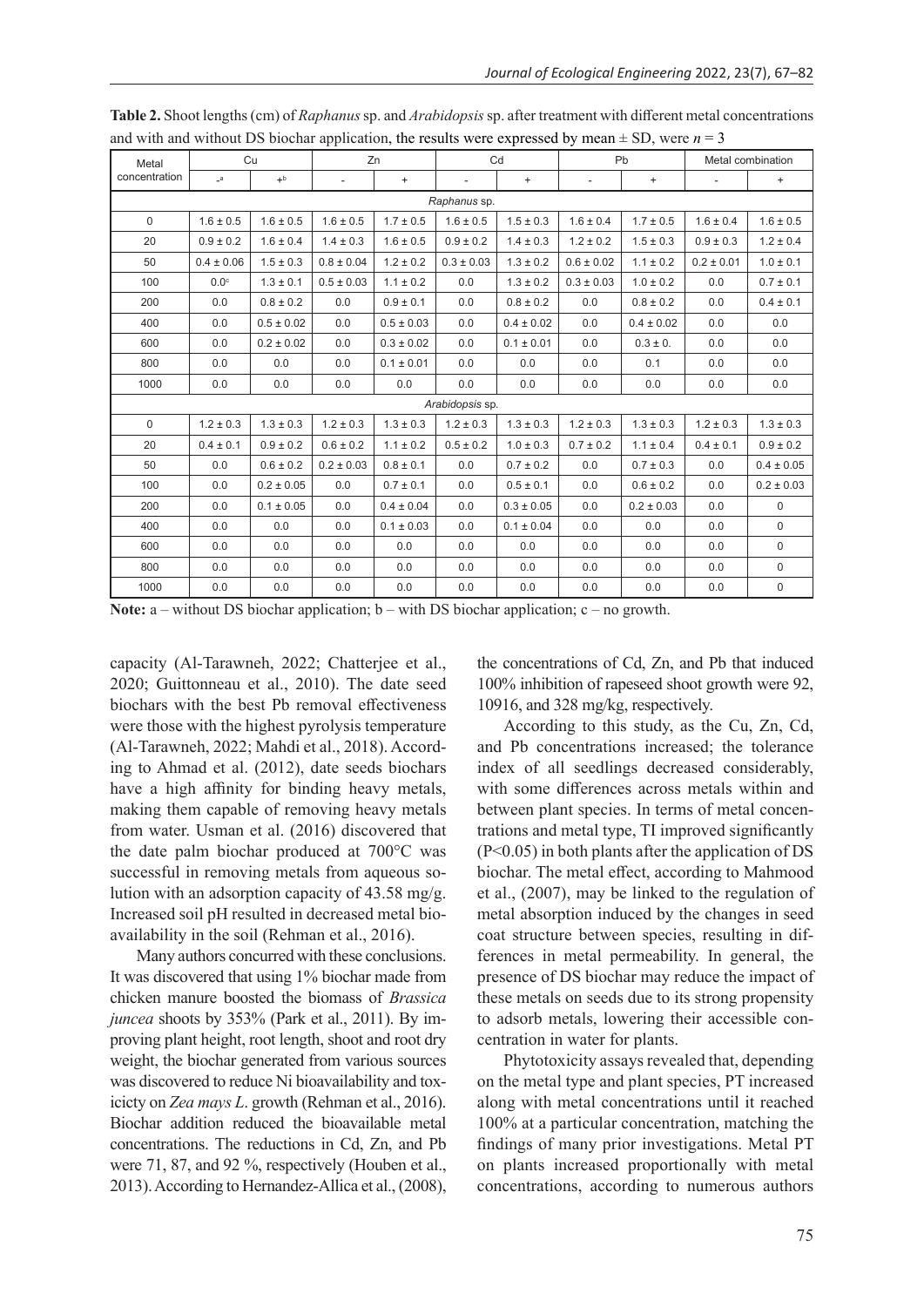(Ashagre et al., 2013; and Shaikh et al., 2013). The PT of both plants improved significantly (P<0.05) after the application of DS biochar, both in terms of metal concentrations and metal type.

Because of its significant proclivity to absorb metals, DS biochar may lessen their influence on seeds by lowering their accessible concentration in water for plants.



**Figure 6.** Shoots production and length of *Raphanus* sp. (A-E) and *Arabidopsis* sp. (F-J) when treated with different concentration of different meteal, with and without DS biochar application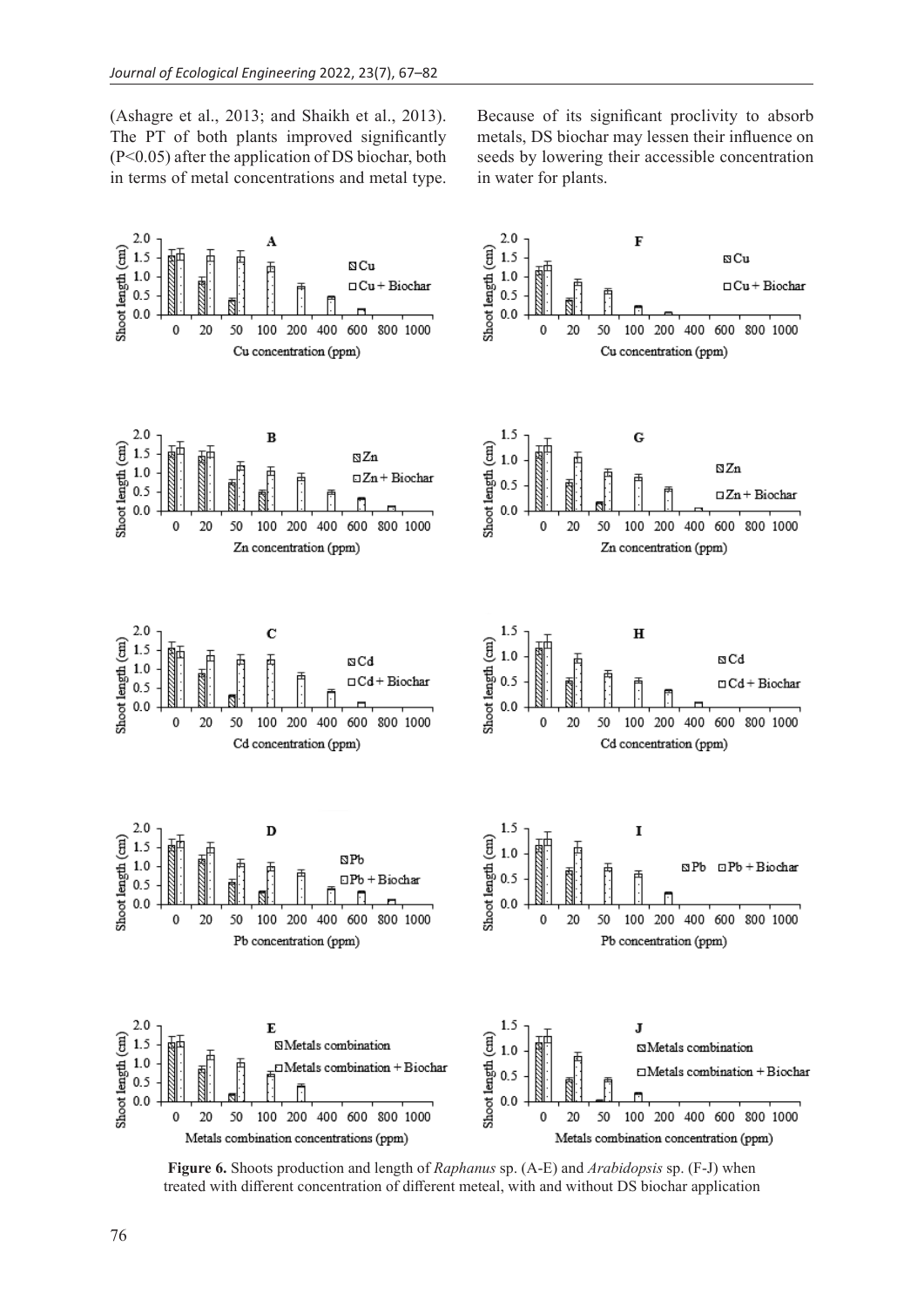

**Figure 7.** Relative germination rate of Raphanus sp. (A-E) and Arabidopsis sp. (F-J) when treated with different metals, with and without DS biochar application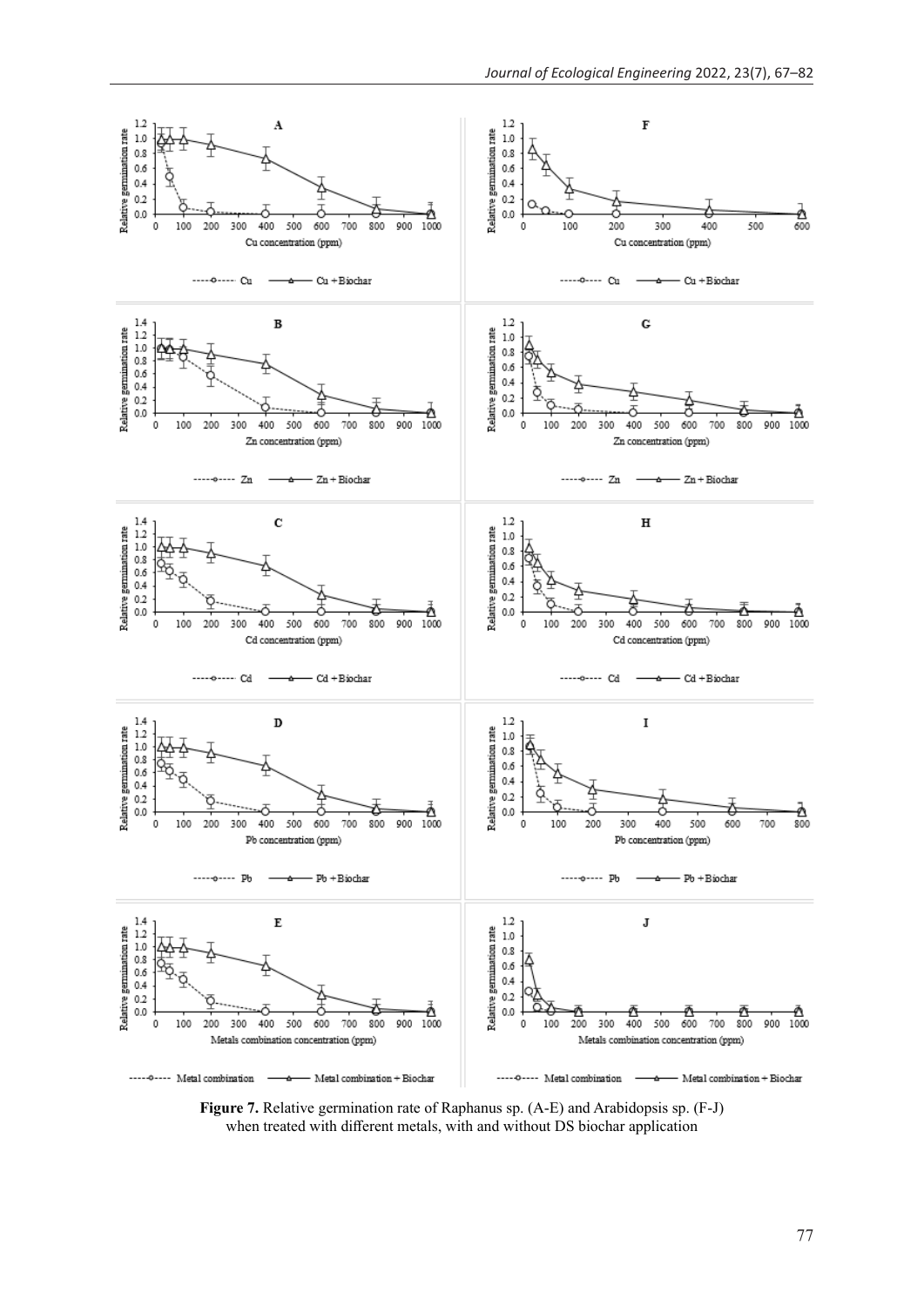

**Figure 8.** Effect of different metals concentrations on the Tolerance Index (TI) of Raphanus sp. (A-E) and Arabidopsis sp. (F-J), with and without DS biochar application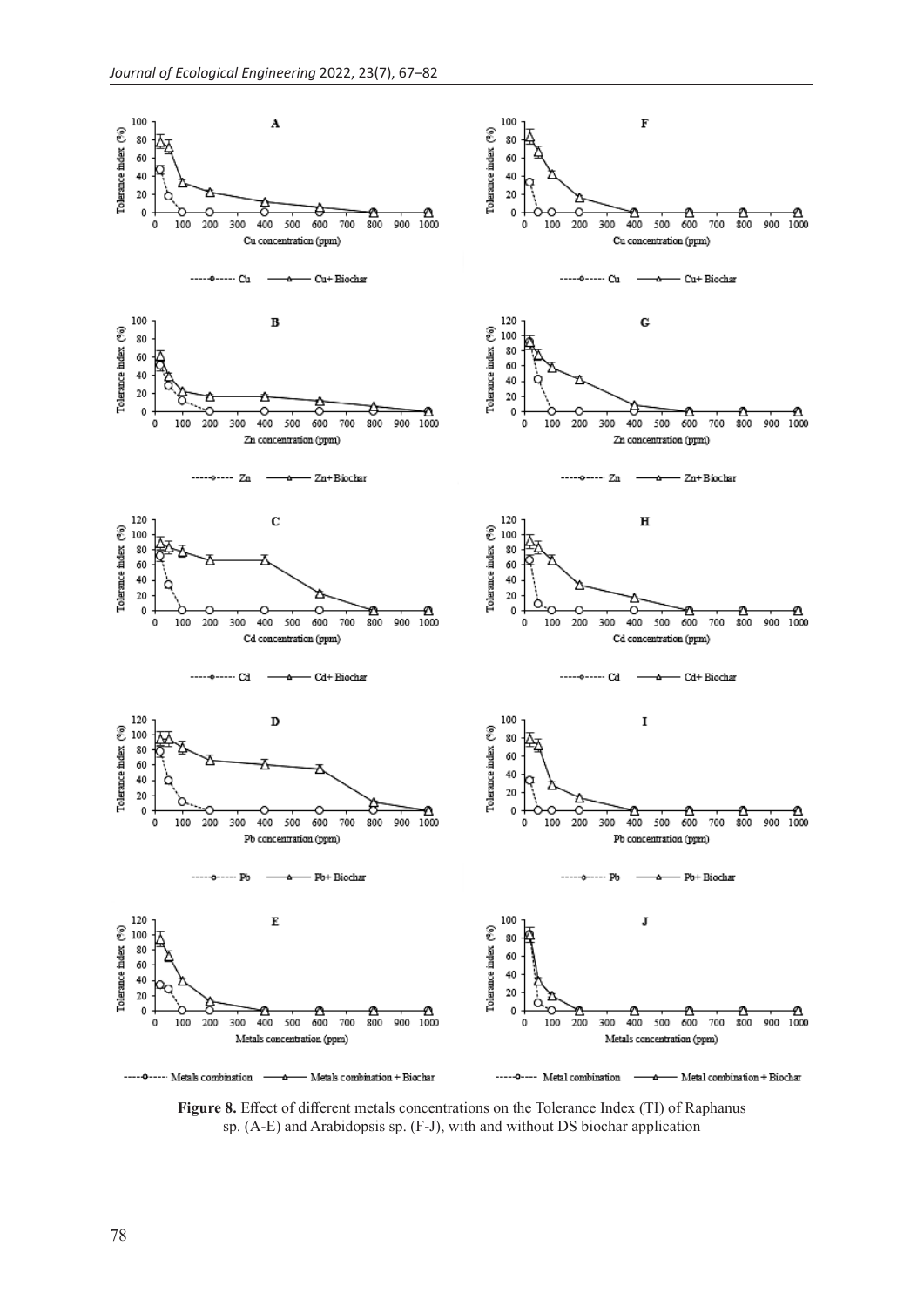

**Figure 9.** Effect of different metals concentrations on the phytotoxicity (PT) or *Raphanus* sp. (A-E) and *Arabidopsis* sp. (F-J), with and without DS biochar appliacation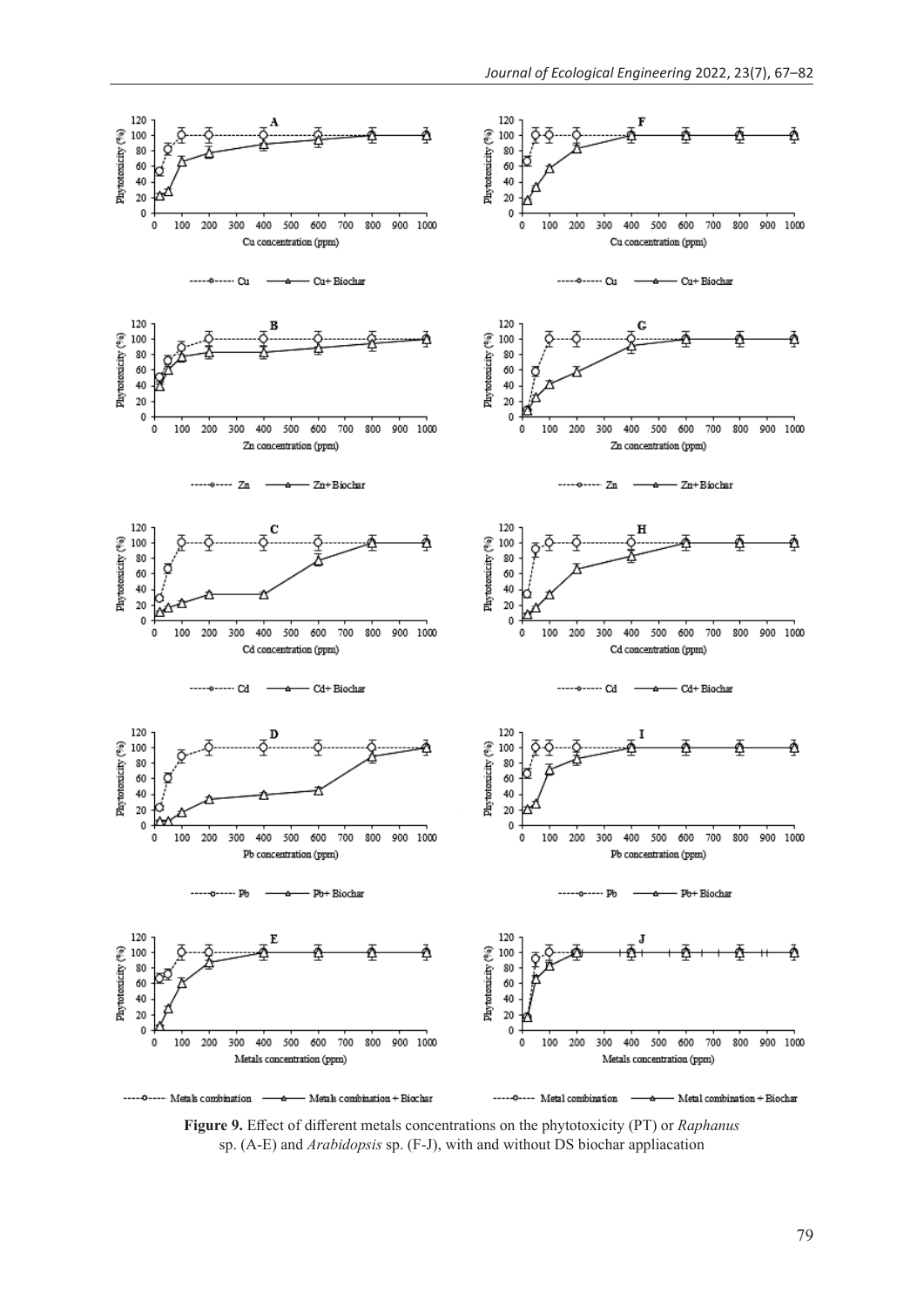## **CONCLUSIONS**

On the basis of on the findings of the current study, DS biochar was shown to be a good provided raw material for remediation of metal contaminated water, hence lowering metal stress and toxicity on plants and seeds. This could be owing to the fact that metal toxicity is decreased. Evidence showed the biochar made from date seeds at 550°C changed the partitioning of Cu, Zn, Cd, and Pb from the easily exchangeable phase to the less accessible organic bound portion. In conclusion, independent of the metal employed or its concentration, biochar proved successful in immobilizing metals, reducing heavy metal bioavailability and phytotoxicity, as well as increasing the tolerance index of *Raphanus* sp. and *Arabidopsis* sp. More research into biochar production and optimization is therefore needed in order to improve its sorption capability for metals cleanup in aquatic environments.

## **Acknowledgements**

Grateful thanks for Prince Faisal Center for Dead Sea, Environmental and Energy Research, Mutah University for their help.

## **REFERENCES**

- 1. Ahmad, M., Lee, S.S., Yang, J.E., Ro, H.M., Lee, Y.H., Ok, Y.S. 2012. Effects of soil dilution and amendments (mussel shell, cow bone, and biochar) on Pb availability and phytotoxicity in military shooting range soil. Ecotoxicology and environmental safety, 79, 225–231.
- 2. Al-Tarawneh, A. 2022. Biochar as a Cadmium Scavenger in the Aquatic Environment Remediation: Date Seeds as Raw Material. Journal of Ecological Engineering, 23(3), 270–280.
- 3. Angulo-Bejarano, P.I., Puente-Rivera, J., Cruz-Ortega, R. 2021. Metal and metalloid toxicity in plants: An overview on molecular aspects. Plants, 10(4), 635.
- 4. Ashagre, H., Almaw, D., Feyisa, T. 2013. Effect of copper and zinc on seed germination, phytotoxicity, tolerance and seedling vigor of tomato (*Lycopersicon*  esculentum L. cultivar Roma VF). International Journal of Agricultural Science Research, 2(11), 312–317.
- 5. Azam, M., Jan, A.T., Kumar, A., Siddiqui, K., Mondal, A.H., Haq, Q.M. 2018. Study of pandrug and heavy metal resistance among E. coli from anthropogenically influenced Delhi stretch of river Yamuna. brazilian

journal of microbiology, 49, 471–480.

- 6. Bandara, T., Xu, J., Potter, I.D., Franks, A., Chathurika, J.B.A.J., Tang, C. 2020. Mechanisms for the removal of Cd (II) and Cu (II) from aqueous solution and mine water by biochars derived from agricultural wastes. Chemosphere, 254, 126745.
- 7. Becerril, J. M., González-Murua, C., Muñoz-Rueda, A., De, M.R., Becerril, J.M., González-Murua, C., & Muñoz-Rueda, A. 1989. Changes induced by cadmium and lead in gas exchange and water relations. Plant Physiol. Biochem, 27(6), 913–918.
- 8. Chai, W.S., Cheun, J.Y., Kumar, P.S., Mubashir, M., Majeed, Z., Banat, F., Show, P.L. 2021. A review on conventional and novel materials towards heavy metal adsorption in wastewater treatment application. Journal of Cleaner Production, 296, 126589.
- 9. Chen, S.Q., Li, M., Ma, X.Y., Zhou, M.J., Wang, D., Yan, M.Y., Yao, K.F. 2021. Influence of inorganic ions on degradation capability of Fe-based metallic glass towards dyeing wastewater remediation. Chemosphere, 264, 128392.
- 10. Chen, W.H., Hoang, A.T., Nižetić, S., Pandey, A., Cheng, C.K., Luque, R., Nguyen, X.P. 2022. Biomass-derived biochar: From production to application in removing heavy metal-contaminated water. Process Safety and Environmental Protection.
- 11. El Rasafi, T., Nouri, M., Bouda, S., Haddioui, A. 2016. The effect of Cd, Zn and Fe on seed germination and early seedling growth of wheat and bean. Ekológia (Bratislava), 35(3), 213–223.
- 12. Guittonneau, F., Abdelouas, A., Grambow, B., Huclier, S. 2010. The effect of high power ultrasound on an aqueous suspension of graphite. Ultrasonics sonochemistry, 17(2), 391–398.
- 13. Gupta, S., Sireesha, S., Sreedhar, I., Patel, C.M., Anitha, K.L. 2020. Latest trends in heavy metal removal from wastewater by biochar based sorbents.Journal of Water Process Engineering, 38, 101561.
- 14. Hernandez-Allica, J., Becerril, J.M., Garbisu, C. 2008. Assessment of the phytoextraction potential of high biomass crop plants. Environmental Pollution, 152(1), 32–40.
- 15. Hoffmann, N., Tortella, G., Hermosilla, E., Fincheira, P., Diez, M. C., Lourenço, I. M., Rubilar, O. 2022. Comparative Toxicity Assessment of Eco-Friendly Synthesized Superparamagnetic Iron Oxide Nanoparticles (SPIONs) in Plants and Aquatic Model Organisms. Minerals, 12(4), 451.
- 16. Houben, D., Evrard, L., Sonnet, P. 2013. Beneficial effects of biochar application to contaminated soils on the bioavailability of Cd, Pb and Zn and the biomass production of rapeseed (*Brassica napus* L.). Biomass and Bioenergy, 57, 196–204.
- 17. Huang, Y., Luo, L., Xu, K., Wang, X.C. 2019. Characteristics of external carbon uptake by microalgae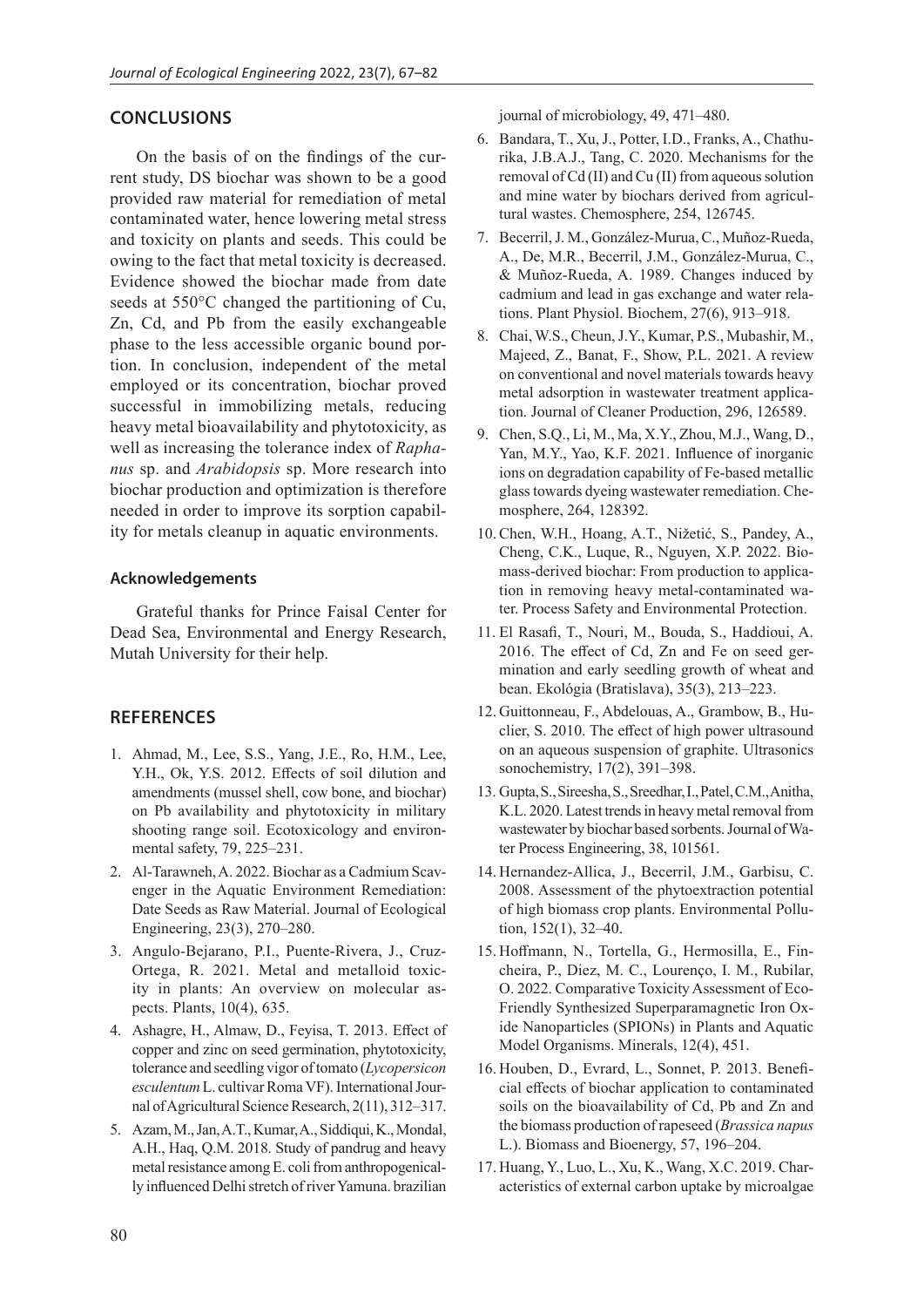growth and associated effects on algal biomass composition. Bioresource Technology, 292, 121887.

- 18. Khalid, S., Shahid, M., Niazi, N.K., Murtaza, B., Bibi, I., Dumat, C. 2017. A comparison of technologies for remediation of heavy metal contaminated soils.Journal of Geochemical Exploration, 182, 247–268.
- 19. Kranner, I., Colville, L. 2011. Metals and seeds: biochemical and molecular implications and their significance for seed germination. Environmental and Experimental Botany, 72(1), 93–105.
- 20. Kumpiene, J., Giagnoni, L., Marschner, B., Denys, S., Mench, M., Adriaensen, K., Renella, G. 2017. Assessment of methods for determining bioavailability of trace elements in soils: a review. Pedosphere, 27(3), 389–406.
- 21. Li, W., Khan, M.A., Yamaguchi, S., Kamiya, Y. 2005. Effects of heavy metals on seed germination and early seedling growth of Arabidopsis thaliana. Plant growth regulation, 46(1), 45–50.
- 22. Li, Y., Shao, M., Huang, M., Sang, W., Zheng, S., Jiang, N., Gao, Y. 2022. Enhanced remediation of heavy metals contaminated soils with EK-PRB using β-CD/hydrothermal biochar by waste cotton as reactive barrier. Chemosphere, 286, 131470.
- 23. Liu, L., Chen, H., Cai, P., Liang, W., Huang, Q. 2009. Immobilization and phytotoxicity of Cd in contaminated soil amended with chicken manure compost. Journal of Hazardous Materials, 163(2–3), 563–567.
- 24. Mahdi, Z., Qiming, J.Y., El Hanandeh, A. 2018. Removal of lead (II) from aqueous solution using date seed-derived biochar: batch and column studies. Applied Water Science, 8(6), 1–13.
- 25. Mahmood, T., Islam, K.R., Muhammad, S. 2007. Toxic effects of heavy metals on early growth and tolerance of cereal crops. Pakistan Journal of Botany, 39(2), 451.
- 26. McBride, M., Sauve, S., Hendershot, W. 1997. Solubility control of Cu, Zn, Cd and Pb in contaminated soils.European Journal of Soil Science,48(2), 337–346.
- 27. Mishra, J., Saini, R., Singh, D. 2021. Review paper on removal of heavy metal ions from industrial waste water effluent. IOP Conference Series: Materials Science And Engineering, 1168(1), 012027. DOI: 10.1088/1757-899x/1168/1/012027
- 28. Mocova, K.A., Petrova, S., PohoRely, M., Martinec, M., Tourinho, P.S. 2022. Biochar reduces the toxicity of silver to barley (*Hordeum vulgare*) and springtails (*Folsomia candida*) in a natural soil. Environmental Science and Pollution Research, 1–10.
- 29. Ngambia, A., Ifthikar, J., Shahib, I. I., Jawad, A., Shahzad, A., Zhao, M., Chen, Z. 2019. Adsorptive purification of heavy metal contaminated wastewater with sewage sludge derived carbon-supported Mg (II) composite. Science of the Total Environment, 691, 306–321.
- 30. Park, J.H., Choppala, G.K., Bolan, N.S., Chung, J.W., Chuasavathi, T. 2011. Biochar reduces the bioavailability and phytotoxicity of heavy metals. Plant and soil, 348(1), 439–451.
- 31. Prudnikova, E.V., Neaman, A., Terekhova, V.A., Karpukhin, M.M., Vorobeichik, E.L., Smorkalov, I.A., Peñaloza, P. 2020. Root elongation method for the quality assessment of metal-polluted soils: Whole soil or soil-water extract? Journal of Soil Science and Plant Nutrition, 20(4), 2294–2303.
- 32.Rajoria, S., Vashishtha, M., Sangal, V.K. 2022. Treatment of electroplating industry wastewater: a review on the various techniques. Environmental Science and Pollution Research, 1–51.
- 33. Rebello, S., Sivaprasad, M.S., Anoopkumar, A.N., Jayakrishnan, L., Aneesh, E.M., Narisetty, V., Pandey, A. 2021. Cleaner technologies to combat heavy metal toxicity. Journal of Environmental Management, 296, 113231.
- 34. Rehman, M.Z.U., Rizwan, M., Ali, S., Fatima, N., Yousaf, B., Naeem, A., Ok, Y.S. 2016. Contrasting effects of biochar, compost and farm manure on alleviation of nickel toxicity in maize (*Zea mays* L.) in relation to plant growth, photosynthesis and metal uptake. Ecotoxicology and Environmental Safety, 133, 218–225.
- 35. Shaikh, I.R., Shaikh, P.R., Shaikh, R.A., Shaikh, A.A. 2013. Phytotoxic effects of heavy metals (Cr, Cd, Mn and Zn) on wheat (*Triticum aestivum* L.) seed germination and seedlings growth in black cotton soil of Nanded. Research Journal of Chemical Sciences, 3(6), 14−23.
- 36. Shan, R., Shi, Y., Gu, J., Wang, Y., Yuan, H. 2020. Single and competitive adsorption affinity of heavy metals toward peanut shell-derived biochar and its mechanisms in aqueous systems. Chinese Journal of Chemical Engineering, 28(5), 1375–1383.
- 37. Shrestha, R., Ban, S., Devkota, S., Sharma, S., Joshi, R., Tiwari, A.P., Joshi, M.K. 2021. Technological trends in heavy metals removal from industrial wastewater: A review. Journal of Environmental Chemical Engineering, 9(4), 105688.
- 38. Singh, R., Gautam, N., Mishra, A., Gupta, R. (2011). Heavy metals and living systems: An overview. Indian journal of pharmacology, 43(3), 246–253. https://doi.org/10.4103/0253-7613.81505
- 39. Singh, A., Pal, D. B., Mohammad, A., Alhazmi, A., Haque, S., Yoon, T.,... & Gupta, V. K. (2022). Biological remediation technologies for dyes and heavy metals in wastewater treatment: New insight. Bioresource Technology, 343, 126154.
- 40. Soudek, P., Valseca, I.R., Petrová, Š., Song, J., Vaněk, T. 2017. Characteristics of different types of biochar and effects on the toxicity of heavy metals to germinating sorghum seeds. Journal of Geochemical Exploration, 182, 157–165.